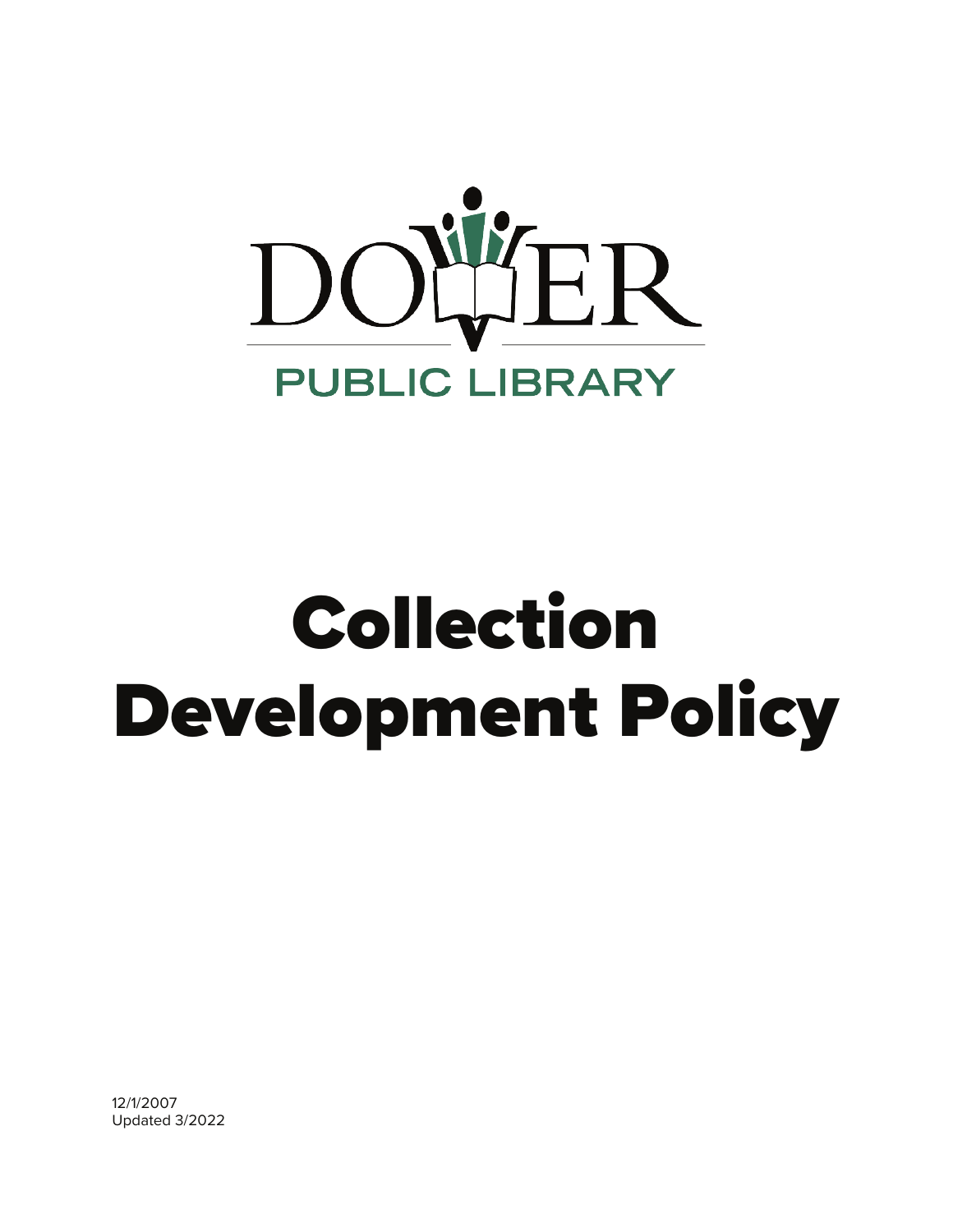#### **I. Introduction**

The Dover Public Library's *Collection Development Policy* serves as a guideline to library staff who purchase items for the Library's collection, and informs the public about the methods through which materials are collected and maintained. While developing the print and electronic resources that are a part of the Library's physical and digital collections, the selectors bear in mind the Library's mission statement: *Building our community.*

Because it is impossible to acquire all print and electronic materials available today, every library must practice some selectivity in its collection development. The regulations that govern the acquisitions process at the Dover Public Library are outlined in this policy.

The Library houses a general collection of reliable materials encompassing broad areas of knowledge. Resources of enduring value and items addressing current issues are included. Working within the context of these broad objectives, library staff consider community demographics and evidence of areas of interest.

When developing the collections of the Dover Public Library, library staff consider the resources of other local organizations and information centers. Items may be obtained through Interlibrary Loan, electronic databases, and the Internet. Library staff will consider purchasing items in new formats as they are developed and demand indicates need.

All collection development tasks are performed with objective and discerning judgment. Each area of the collection is allocated a portion of the Library's materials budget. Usage indicators, cost per item, and the principles outlined in this policy will determine the amount of funds and the number of items purchased for each section. Because the interests and needs of the community may change over time, library staff re-assess this allocation on an annual basis. Therefore, the amount of funds given to a particular portion of the collection may change each fiscal year.

The Library supports the individual's right to access ideas and information representing all points of view and interests. The parent or guardian determines which materials are appropriate for reading and viewing by their children. This decision must be made based on individual family values. The Library does not act *in loco parentis* (in the place of the parent).

Patron suggestions are welcome and appreciated. The Dover Public Library has adopted the American Library Association's *Library Bill of Rights*, *The Freedom to Read Statement,* the *Access to Library Resources and Services for Minors*, and the *Freedom to View Statement*.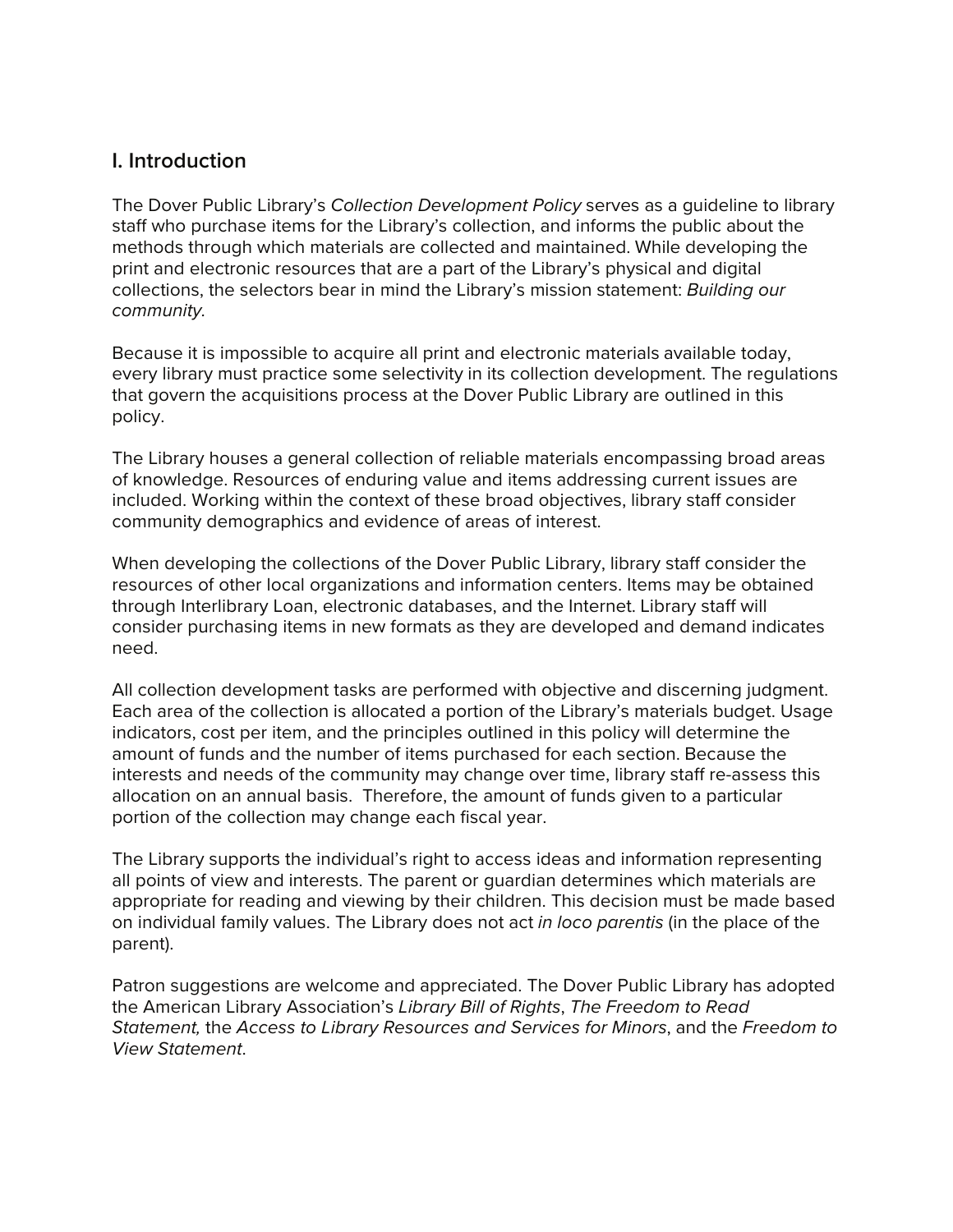## **II. Collection Development Objectives**

- To encourage lifelong learning by providing informational and recreational materials on a broad range of topics to people of all ages.
- To provide resources that meet our community's needs and interests in a timely manner.
- To ensure that each subject area contains materials that are current, accurate, and produced by reliable sources.
- To provide a balance of viewpoints on all subjects.
- To avoid duplication of resources while ensuring wide coverage of topics.
- To participate in the Delaware Library Catalog Consortium.
- To participate in the nation-wide Interlibrary Loan program, which makes it possible to share resources with other libraries across the United States.

#### **III. Materials Selection Responsibilities**

The Director, Adult Services library staff, and Youth Services library staff work together to develop policies and procedures for collection development. It is the responsibility of library staff to ensure that appropriate materials are purchased for the Library; in doing so, they make certain that their choices reflect the Collection Development Policy of the Dover Public Library. In addition to purchasing items, library staff weed the collections to keep them current with need and demand, ensure items contain accurate information, ensure that items are in good physical condition, and spend their budgets in a timely and organized manner.

#### **IV. Placement of Material**

Several factors determine the placement of materials at the Dover Public Library. Dewey Decimal Classification, which divides material by subject, is used to arrange the various collections. Additionally, specific genre collections may be set up from time to time.

Although the Library is divided into sections such as Children's Services, Adult Services, and Teen Services, patrons of any age may use all parts of the Library. The location of items in the collections is determined by the classification scheme and nature of the subject and topic; professional reviews; age recommendations; and library staff's expertise. It is the responsibility of the parents, not library staff, to monitor Library use and use of its materials by their children.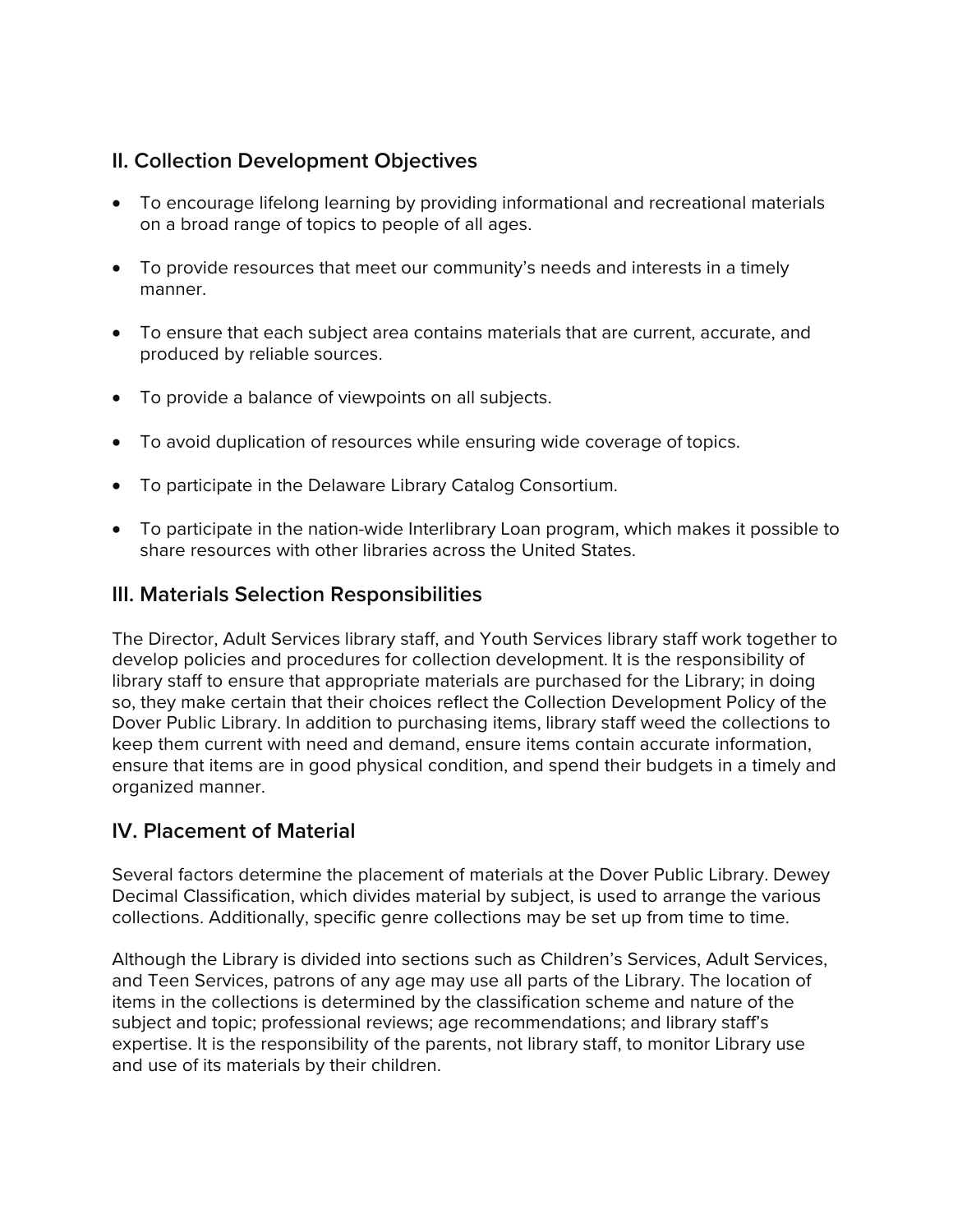## **V. Methods for Selection**

Selection is a discerning and interpretive process that involves a general knowledge of the topic and an understanding of the community's needs. Library staff judge an item on the content and style of the work as a whole, not by particular passages. The criteria for selection include, but are not limited to: appropriateness of the item for the collection, number of other materials owned in that subject area, literary merit, enduring value, accuracy, authoritativeness, social significance, patron request, cost, and availability in other local public libraries. Quality and suitability of the format are also considered. Review sources may not be available for all materials that are of an emerging topic and/or popular culture. Selectors will choose materials that build a well-rounded collection, which includes varying viewpoints and opinions.

### **VI. Selection Tools**

Library staff consult a number of resources in selecting items for the collection. These resources include, but are not limited to: professional journals, trade publications, reputable Internet sites, subject bibliographies, and publishers' promotional material. Library staff welcome suggestions from patrons. These requests provide library staff with useful information about interests or needs that may not be adequately met by the existing collection. Library staff will use the decision-making process described above when considering whether to purchase items suggested by patrons.

#### **VII. Standing Orders**

Items that are updated annually or every few years may be placed on standing order so that new editions are automatically received by the Library. The list of these materials is reviewed by library staff on a periodic basis.

#### **VIII. Materials Format**

Materials are purchased in the most appropriate format for Library use. It is the responsibility of the Dover Public Library to meet the varied needs and interests of a broad public audience. Therefore, the Library does not purchase textbooks and other scholarly material.

The majority of the resources that are housed within the Dover Public Library are unabridged, or complete in their entirety.

Materials development is constantly evolving and library staff study trends and patron demands when considering developing new collections.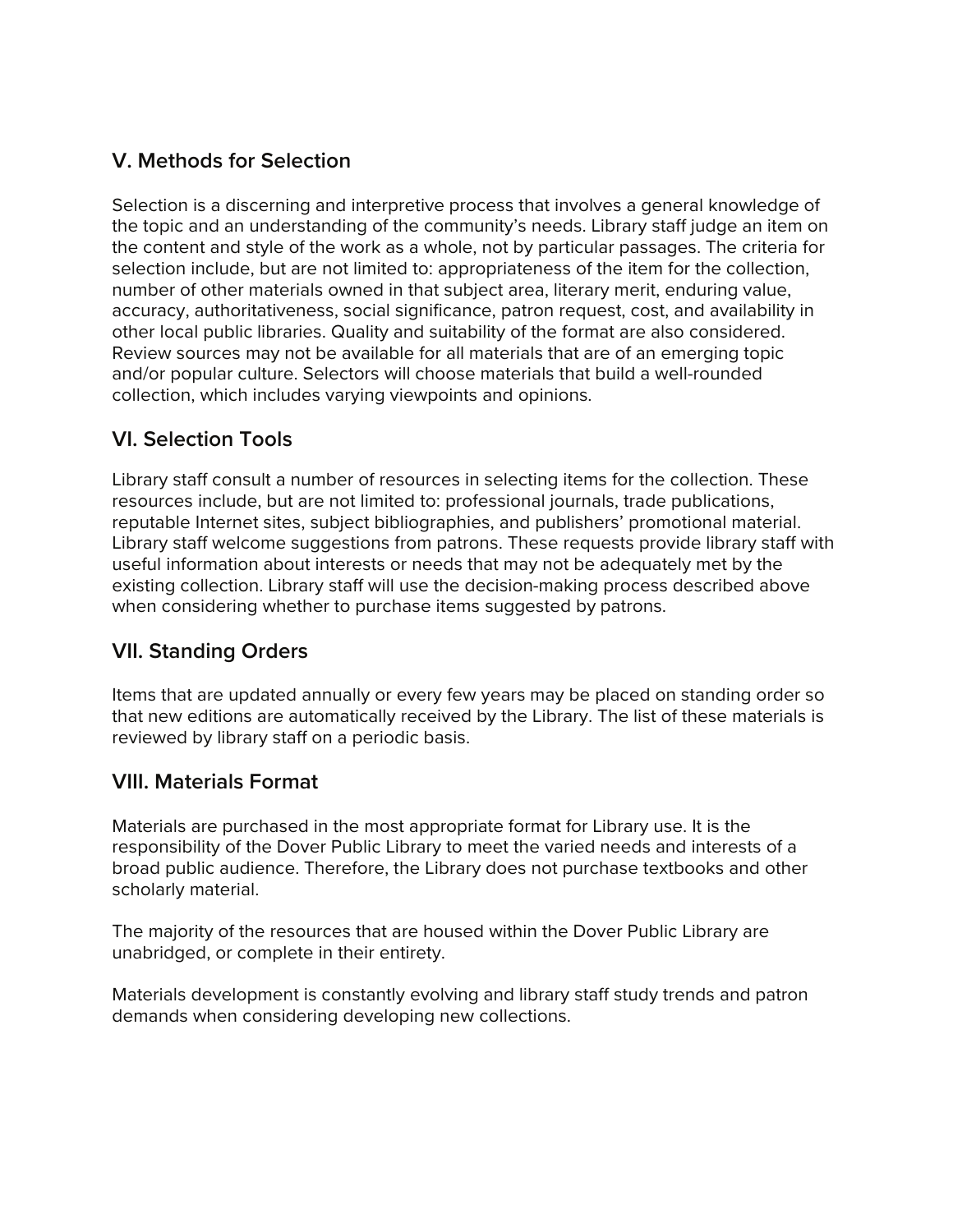## **IX. Periodicals**

Periodicals such as magazines and newspapers are collected using the same methods of selection identified above. Priority is given to newspapers of local interest and those of national renown. Magazine subscriptions are renewed annually after a review of patron demand and circulation statistics. Back issues of magazines are held for one year. The Library only holds the previous month and the current month's editions of each newspaper in the collection.

### **X. Gifts and Donations**

Gifts are accepted with the understanding that they become the property of the Dover Public Library, to do with as the Library sees fit. Most materials are given directly to the Friends of the Dover Public Library (FOL). The FOL has an ongoing sale and the proceeds of this sale directly benefit the library.

At times, donated items are selected for addition to the collection (ex: If a fresh edition of a popular book is donated, it may be used to replace an older edition). Occasionally, donated items are distributed at the Little Free Libraries throughout the city.

Some offerings may be declined, including:

- Mildewed/damaged items
- Runs of magazines
- Material that is outdated, such as textbooks or sets of encyclopedias

Items of local interest may be accepted into the collection, with the understanding that the Dover Public Library does not have a rare book collection.

According to U.S. tax regulations, the library, as the recipient, cannot appraise gifts for tax purposes. It is the responsibility of the donor to keep appropriate records of items donated. A receipt acknowledging that a donation has been made is available upon request.

#### **XI. Evaluation of the Collection**

To be certain that the Library is fulfilling its mission to provide current, accurate, and reliable materials to the public, library staff must continuously evaluate the collection. Resources such as circulation reports, collection turnover rates, fill rates, shelf allotments, volume counts, customer requests, and community surveys are studied to determine how the collection is being used and how it should change to meet customers' needs. The collection is checked against standard bibliographic tools and subject specialty catalogs. Selectors examine the physical condition and frequency of use of items in the collection. Through ongoing quantitative and qualitative methods, the Director and library sta monitor the collection to ensure that it is serving the public.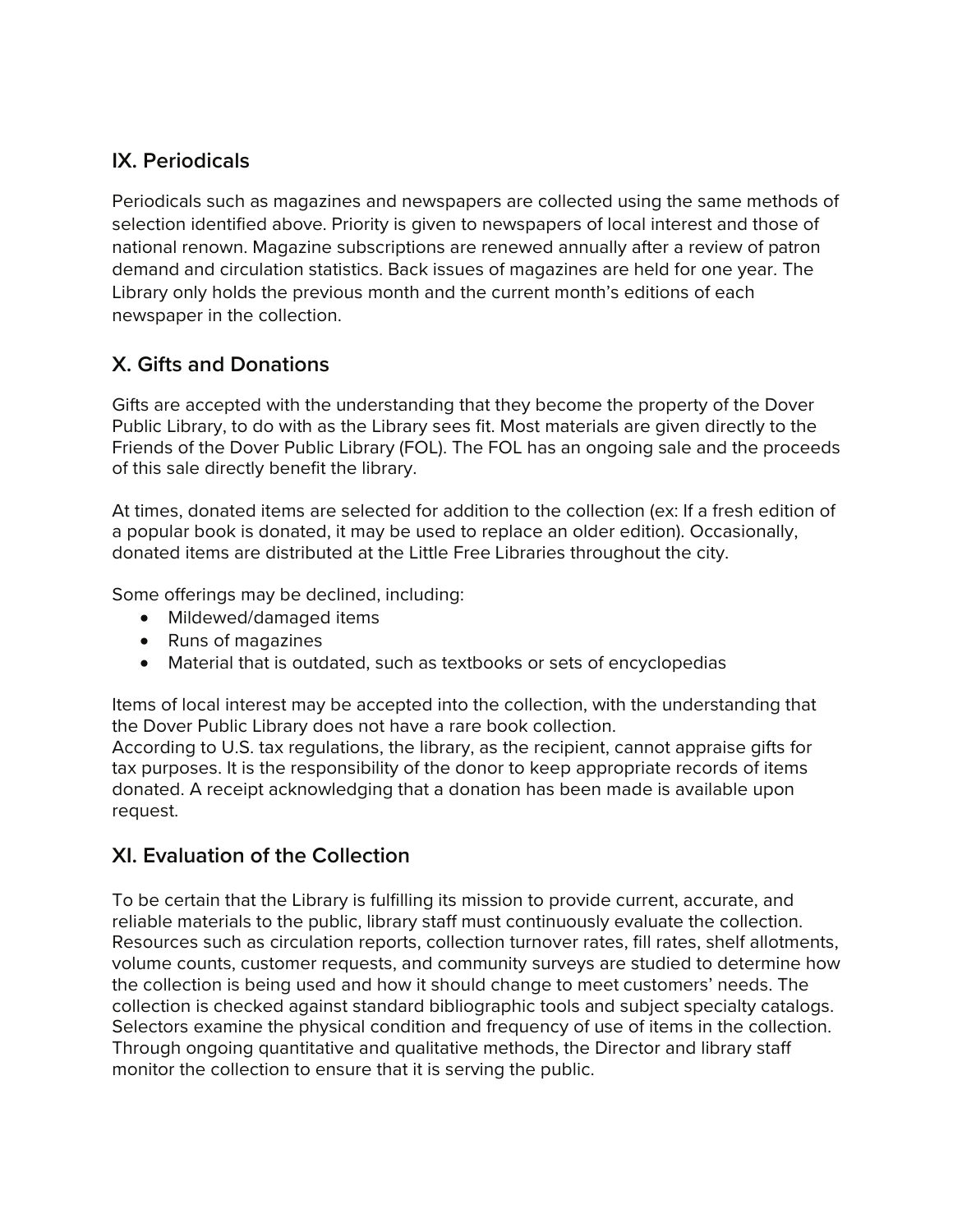### **XII. Weeding of Materials**

The *Collection Development Policy* serves as a guide for weeding and maintaining the collection as well as for the selection of material. Library staff may remove titles from the collection through systematic weeding or because items have been damaged. Material that has been lost or damaged may be replaced using the same criteria as for selection. Other factors which library staff must consider when deciding whether to discard an item include the number of copies of a title that the Library owns, the last circulation date, the availability of newer material on the subject, the importance of the work in its field, and its cost.

Systematic weeding of the collection is required of every selector. This process enables the Library to serve patrons' needs, to ensure the currency and accuracy of the collection, and to create space for newer material. Weeding identifies damaged items, obsolete sources, ephemeral material that is no longer used, and extra copies which are not circulating. Weeding also enables the selector to evaluate the collection by identifying areas where additional material is needed, older editions that need to be updated, and subjects, titles, or authors that are no longer of interest to the community.

#### **XIII. Reconsideration of Library Material**

The Dover Public Library endorses the American Library Association's *Library Bill of Rights*, *The Freedom to Read Statement*, the *Freedom to View Statement* and the *Access to Library Resources and Services for Minors*. Copies of these documents are attached to this Policy.

It is the mission of the Dover Public Library to provide information on a broad range of topics to people of all ages. To fulfill this obligation, the Library collects material reflecting different points of view. The Library does not endorse particular beliefs, ideas, or viewpoints; the selection of an item does not imply endorsements of the viewpoints of the author. Materials will not be sequestered on the basis of their contents.

Under no circumstances can the Dover Public Library satisfy the needs and desires of one group at the expense of another. The Library does not act as an agent for or against a particular issue but maintains its position as a free channel of communication. The disapproval of an item by an individual or group could be the means of denying access to that item to other individuals in the community.

Patrons are encouraged to express their opinions of the contents of the Library's collection. These recommendations often provide library staff with information about areas of the collection that may not adequately fulfill the needs of the community. Although the Library welcomes the suggestions of its users, it will be governed by the *Collection Development Policy* when deciding whether to add or delete an item from the collection.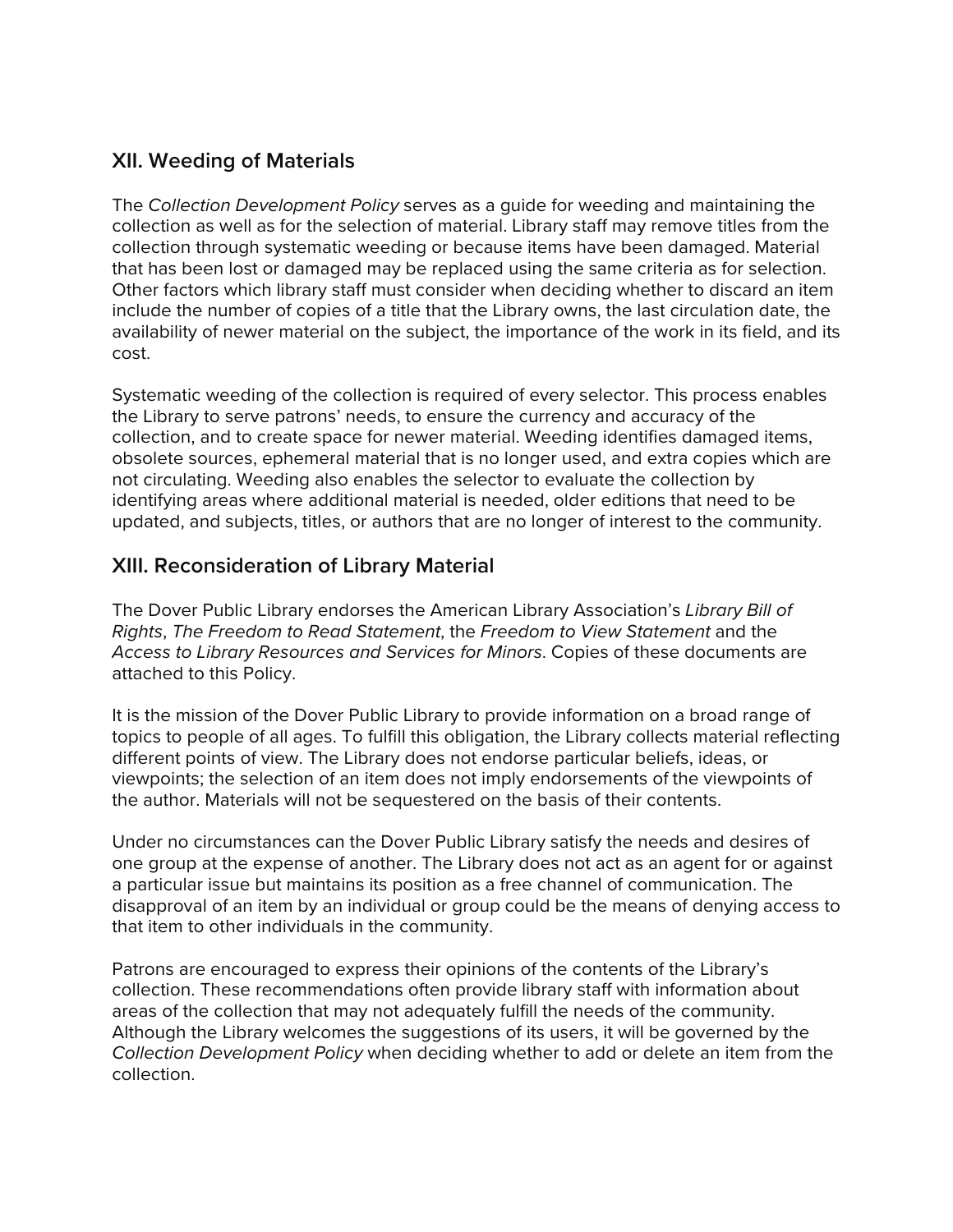Patrons who request the reconsideration of library material must complete and sign the *Request for Reconsideration of Library Material* form*.* A copy of that document is attached to this Policy. Provided that this form includes the name and telephone number of the individual(s) making the request, it will be forwarded to the Library Director.

Upon receipt of a formal written request, the Director will obtain information from the selector regarding the decision for ordering the material in question. In order to understand the importance of the item to the subject area, the Director may consult with outside professionals in the field.

After studying the information provided by the selector, the Director will convene a committee composed of the Director, the Assistant Director, the Head of Youth Services, the Head of Adult Services, the Head of Circulation Services, and the Head of Technical Services to review the complaint received. The final decision about the complaint will rest with the Library Director. The Director will respond in writing to the person who initiated the request for reconsideration to relay the decision that has been made about the item(s) in question.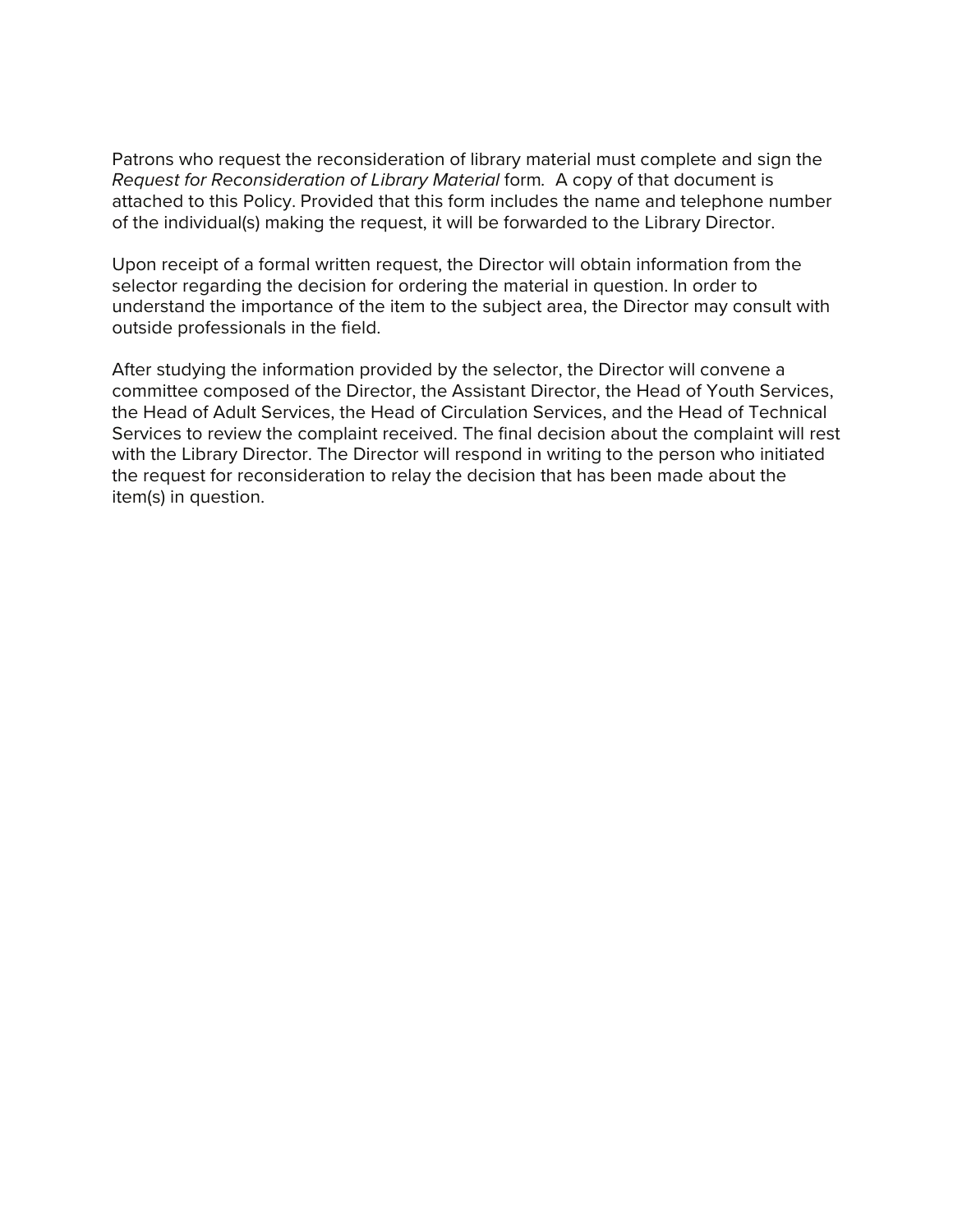#### **APPENDIX I.**

#### **LIBRARY BILL OF RIGHTS**

The American Library Association affirms that all libraries are forums for information and ideas, and that the following basic policies should guide their services.

I. Books and other library resources should be provided for the interest, information, and enlightenment of all people of the community the library serves. Materials should not be excluded because of the origin, background, or views of those contributing to their creation.

II. Libraries should provide materials and information presenting all points of view on current and historical issues. Materials should not be proscribed or removed because of partisan or doctrinal disapproval.

III. Libraries should challenge censorship in the fulfillment of their responsibility to provide information and enlightenment.

IV. Libraries should cooperate with all persons and groups concerned with resisting abridgment of free expression and free access to ideas.

V. A person's right to use a library should not be denied or abridged because of origin, age, background, or views.

VI. Libraries which make exhibit spaces and meeting rooms available to the public they serve should make such facilities available on an equitable basis, regardless of the beliefs or affiliations of individuals or groups requesting their use.

VII. All people, regardless of origin, age, background, or views, possess a right to privacy and confidentiality in their library use. Libraries should advocate for, educate about, and protect people's privacy, safeguarding all library use data, including personally identifiable information.

**Adopted June 19, 1939, by the ALA Council; amended October 14, 1944; June 18, 1948; February 2, 1961; June 27, 1967; January 23, 1980; January 29, 2019.**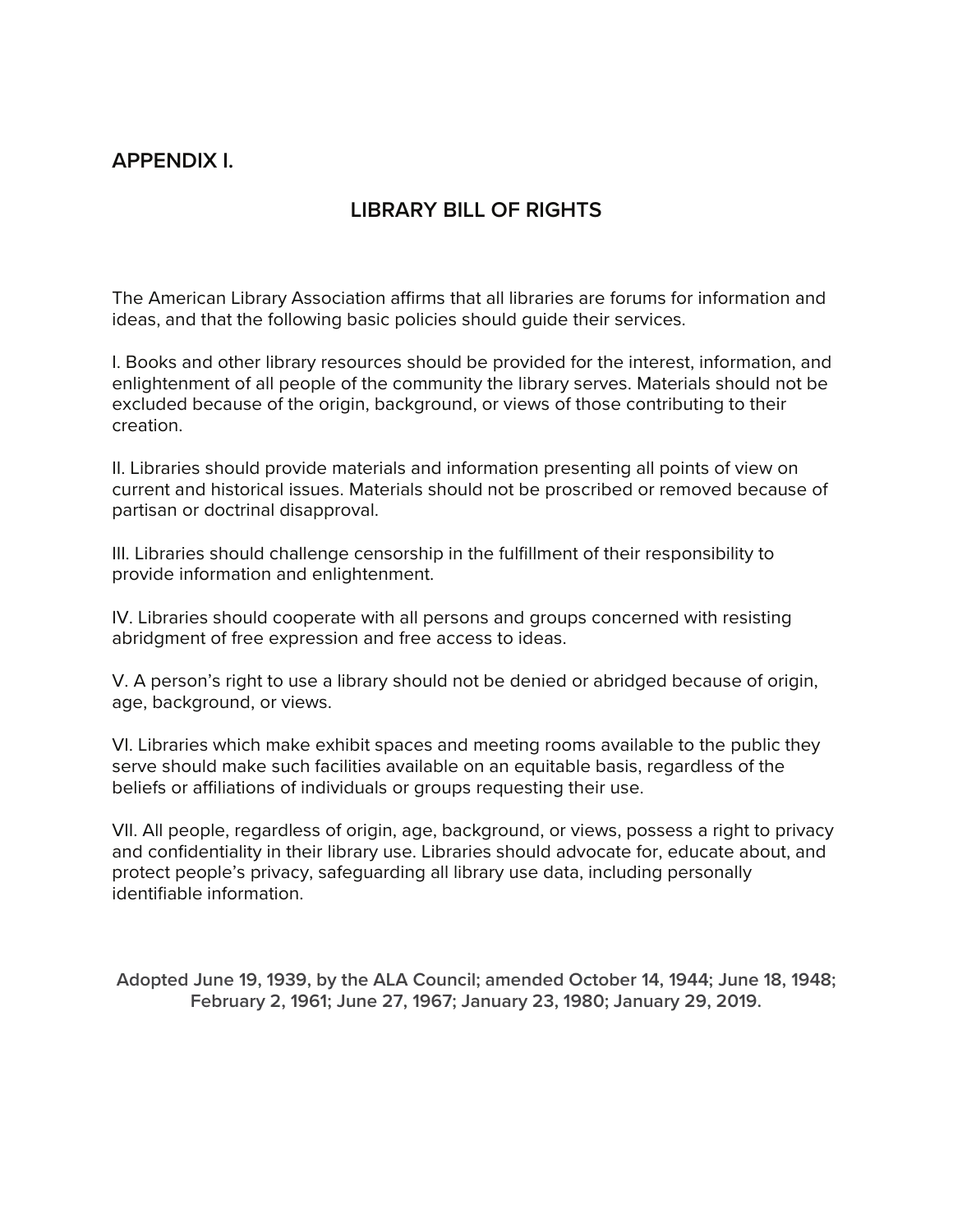#### **APPENDIX II.**

#### **THE FREEDOM TO READ STATEMENT**

The freedom to read is essential to our democracy. It is continuously under attack. Private groups and public authorities in various parts of the country are working to remove or limit access to reading materials, to censor content in schools, to label "controversial" views, to distribute lists of "objectionable" books or authors, and to purge libraries. These actions apparently rise from a view that our national tradition of free expression is no longer valid; that censorship and suppression are needed to avoid the subversion of politics and the corruption of morals. We, as citizens devoted to reading and as librarians and publishers responsible for disseminating ideas, wish to assert the public interest in the preservation of the freedom to read.

Most attempts at suppression rest on a denial of the fundamental premise of democracy: that the ordinary citizen, by exercising critical judgment, will accept the good and reject the bad. The censors, public and private, assume that they should determine what is good and what is bad for their fellow citizens.

We trust Americans to recognize propaganda and misinformation, and to make their own decisions about what they read and believe. We do not believe they need the help of censors to assist them in this task. We do not believe they are prepared to sacrifice their heritage of a free press in order to be "protected" against what others think may be bad for them. We believe they still favor free enterprise in ideas and expression.

These efforts at suppression are related to a larger pattern of pressures being brought against education, the press, art and images, films, broadcast media, and the Internet. The problem is not only one of actual censorship. The shadow of fear cast by these pressures leads, we suspect, to an even larger voluntary curtailment of expression by those who seek to avoid controversy.

Such pressure toward conformity is perhaps natural to a time of accelerated change. And yet suppression is never more dangerous than in such a time of social tension. Freedom has given the United States the elasticity to endure strain. Freedom keeps open the path of novel and creative solutions, and enables change to come by choice. Every silencing of a heresy, every enforcement of an orthodoxy, diminishes the toughness and resilience of our society and leaves it the less able to deal with controversy and difference.

Now as always in our history, reading is among our greatest freedoms. The freedom to read and write is almost the only means for making generally available ideas or manners of expression that can initially command only a small audience. The written word is the natural medium for the new idea and the untried voice from which come the original contributions to social growth. It is essential to the extended discussion that serious thought requires, and to the accumulation of knowledge and ideas into organized collections.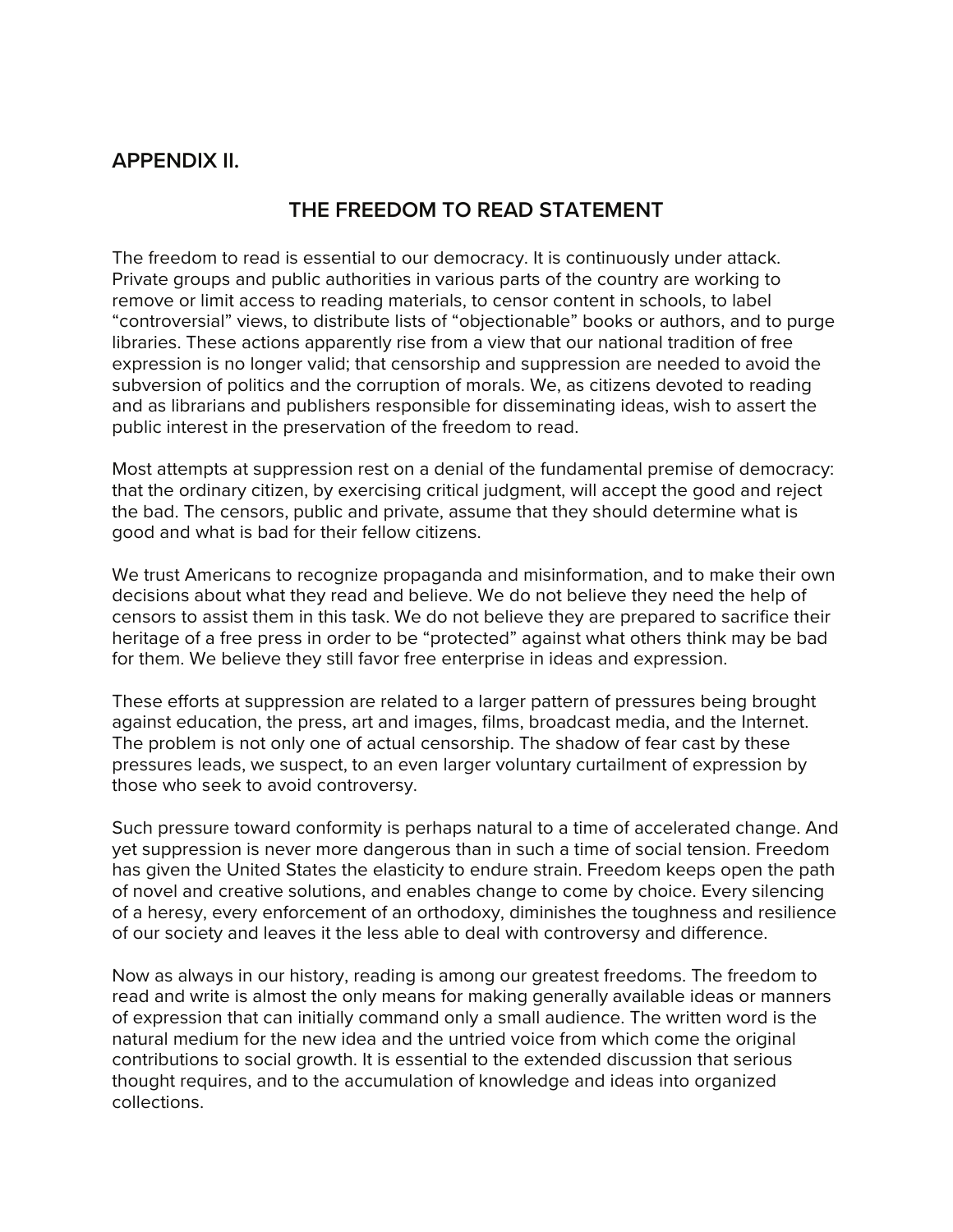We believe that free communication is essential to the preservation of a free society and a creative culture. We believe that these pressures toward conformity present the danger of limiting the range and variety of inquiry and expression on which our democracy and our culture depend. We believe that every American community must jealously guard the freedom to publish and to circulate, in order to preserve its own freedom to read. We believe that publishers and librarians have a profound responsibility to give validity to that freedom to read by making it possible for the readers to choose freely from a variety of offerings. The freedom to read is guaranteed by the Constitution. Those with faith in free people will stand firm on these constitutional guarantees of essential rights and will exercise the responsibilities that accompany these rights.

We therefore affirm these propositions:

*1. It is in the public interest for publishers and librarians to make available the widest diversity of views and expressions, including those that are unorthodox or unpopular with the majority.*

Creative thought is by definition new, and what is new is different. The bearer of every new thought is a rebel until that idea is refined and tested. Totalitarian systems attempt to maintain themselves in power by the ruthless suppression of any concept that challenges the established

orthodoxy. The power of a democratic system to adapt to change is vastly strengthened by the freedom of its citizens to choose widely from among conflicting opinions offered freely to them. To stifle every nonconformist idea at birth would mark the end of the democratic process. Furthermore, only through the constant activity of weighing and selecting can the democratic mind attain the strength demanded by times like these. We need to know not only what we believe but why we believe it.

*2. Publishers, librarians, and booksellers do not need to endorse every idea or presentation they make available. It would conflict with the public interest for them to establish their own political, moral, or aesthetic views as a standard for determining what should be published or circulated.*

Publishers and librarians serve the educational process by helping to make available knowledge and ideas required for the growth of the mind and the increase of learning. They do not foster education by imposing as mentors the patterns of their own thought. The people should have the freedom to read and consider a broader range of ideas than those that may be held by any single librarian or publisher or government or church. It is wrong that what one can read should be confined to what another thinks proper.

#### *3. It is contrary to the public interest for publishers or librarians to bar access to writings on the basis of the personal history or political aliations of the author.*

No art or literature can flourish if it is to be measured by the political views or private lives of its creators. No society of free people can flourish that draws up lists of writers to whom it will not listen, whatever they may have to say.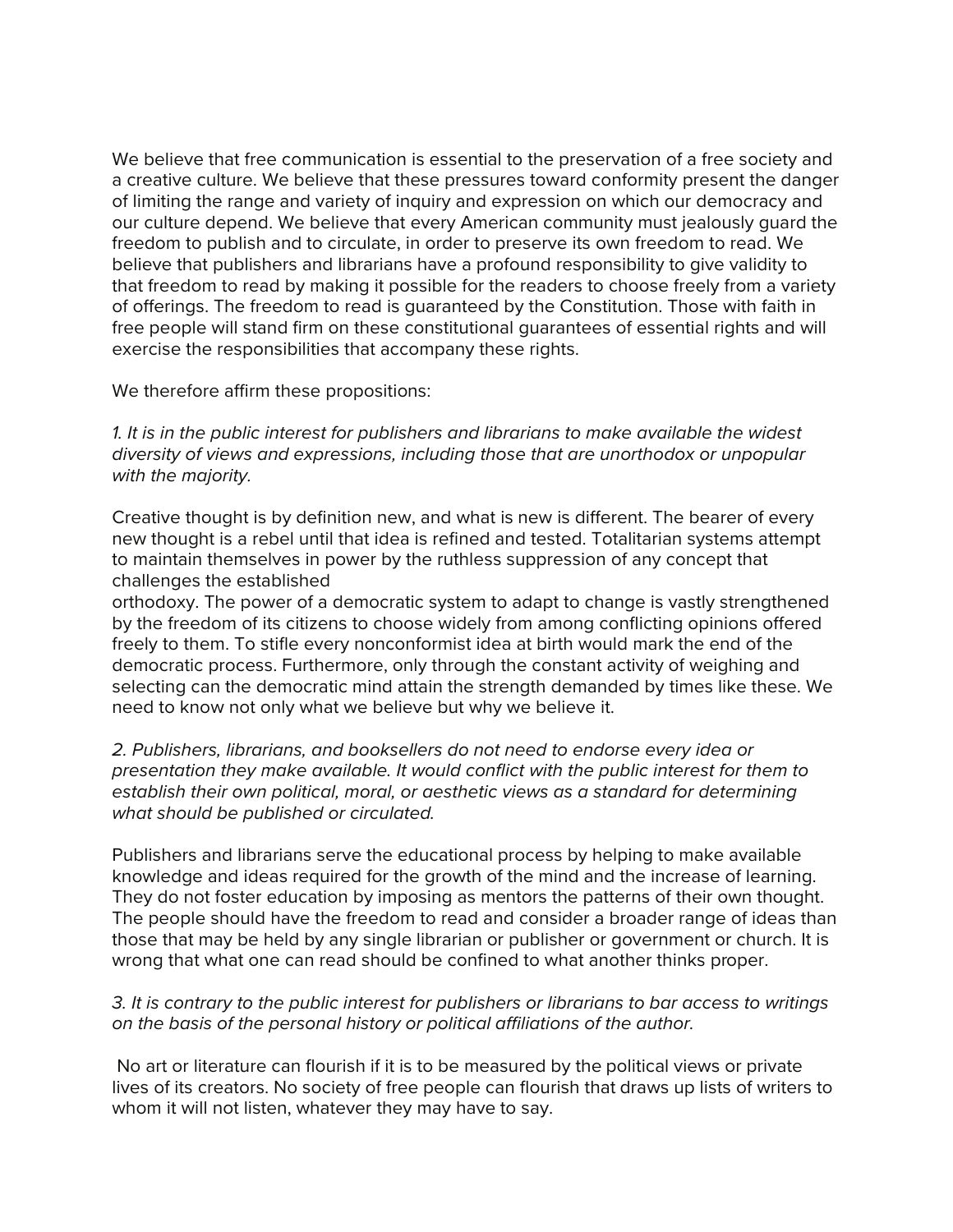*4.There is no place in our society for eorts to coerce the taste of others, to confine adults* to the reading matter deemed suitable for adolescents, or to inhibit the efforts of *writers to achieve artistic expression.*

To some, much of modern expression is shocking. But is not much of life itself shocking? We cut off literature at the source if we prevent writers from dealing with the stuff of life. Parents and teachers have a responsibility to prepare the young to meet the diversity of experiences in life to which they will be exposed, as they have a responsibility to help them learn to think critically for themselves. These are affirmative responsibilities, not to be discharged simply by preventing them from reading works for which they are not yet prepared. In these matters values differ, and values cannot be legislated; nor can machinery be devised that will suit the demands of one group without limiting the freedom of others.

#### *5. It is not in the public interest to force a reader to accept with any expression the prejudgment of a label characterizing it or its author as subversive or dangerous.*

The ideal of labeling presupposes the existence of individuals or groups with wisdom to determine by authority what is good or bad for the citizen. It presupposes that individuals must be directed in making up their minds about the ideas they examine. But Americans do not need others to do their thinking for them.

*6. It is the responsibility of publishers and librarians, as guardians of the people's freedom to read, to contest encroachments upon that freedom by individuals or groups seeking to impose their own standards or tastes upon the community at large.*

It is inevitable in the give and take of the democratic process that the political, the moral, or the aesthetic concepts of an individual or group will occasionally collide with those of another individual or group. In a free society individuals are free to determine for themselves what they wish to read, and each group is free to determine what it will recommend to its freely associated members. But no group has the right to take the law into its own hands, and to impose its own concept of politics or morality upon other members of a democratic society. Freedom is no freedom if it is accorded only to the accepted and the inoffensive.

*7. It is the responsibility of publishers and librarians to give full meaning to the freedom to read by providing books that enrich the quality and diversity of thought and expression. By the exercise of this armative responsibility, they can demonstrate that the answer to a "bad" book is a good one; the answer to a "bad" idea is a good one.*

The freedom to read is of little consequence when the reader cannot obtain matter fit for that reader's purpose. What is needed is not only the absence of restraint, but the positive provision of opportunity for the people to read the best that has been thought and said. Books are the major channel by which the intellectual inheritance is handed down, and the principal means of its testing and growth. The defense of the freedom to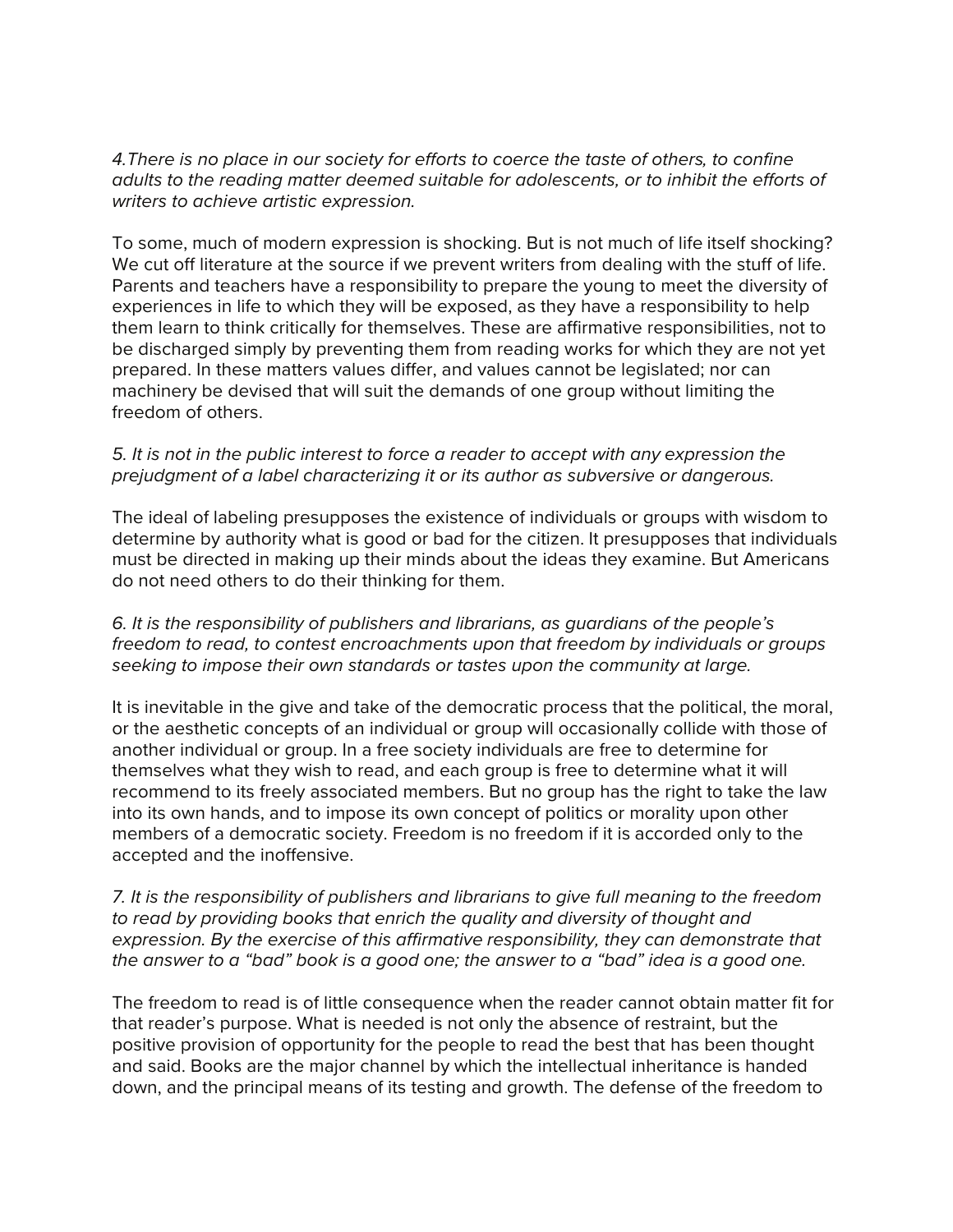read requires of all publishers and librarians the utmost of their faculties, and deserves of all citizens the fullest of their support.

We state these propositions neither lightly nor as easy generalizations. We here stake out a lofty claim for the value of the written word. We do so because we believe that it is possessed of enormous variety and usefulness, worthy of cherishing and keeping free. We realize that the application of these propositions may mean the dissemination of ideas and manners of expression that are repugnant to many persons. We do not state these propositions in the comfortable belief that what people read is unimportant. We believe rather that what people read is deeply important; that ideas can be dangerous; but that the suppression of ideas is fatal to a democratic society. Freedom itself is a dangerous way of life, but it is ours.

This statement was originally issued in May of 1953 by the Westchester Conference of the American Library Association and the American Book Publishers Council, which in 1970 consolidated with the American Educational Publishers Institute to become the Association of American Publishers.

**Adopted June 25, 1953; revised January 28, 1972, January 16, 1991, July 12, 2000, by the ALA Council and the AAP Freedom to Read Committee.**

A Joint Statement by the American Library Association and the Association of American Publishers.

Subsequently endorsed by:

American Association of University Professors American Booksellers Foundation for Free Expression American Society of Journalists and Authors American Society of Newspaper Editors Anti-Defamation League of B'nai B'rith Association of American University Presses Center for Democracy & Technology Children's Book Council Electronic Frontier Foundation Feminists for Free Expression Freedom to Read Foundation International Reading Association The Media Institute National Coalition Against Censorship National PTA Parents, Families and Friends of Lesbians and Gays People for the American Way Student Press Law Center Thomas Jefferson Center for the Protection of Free Expression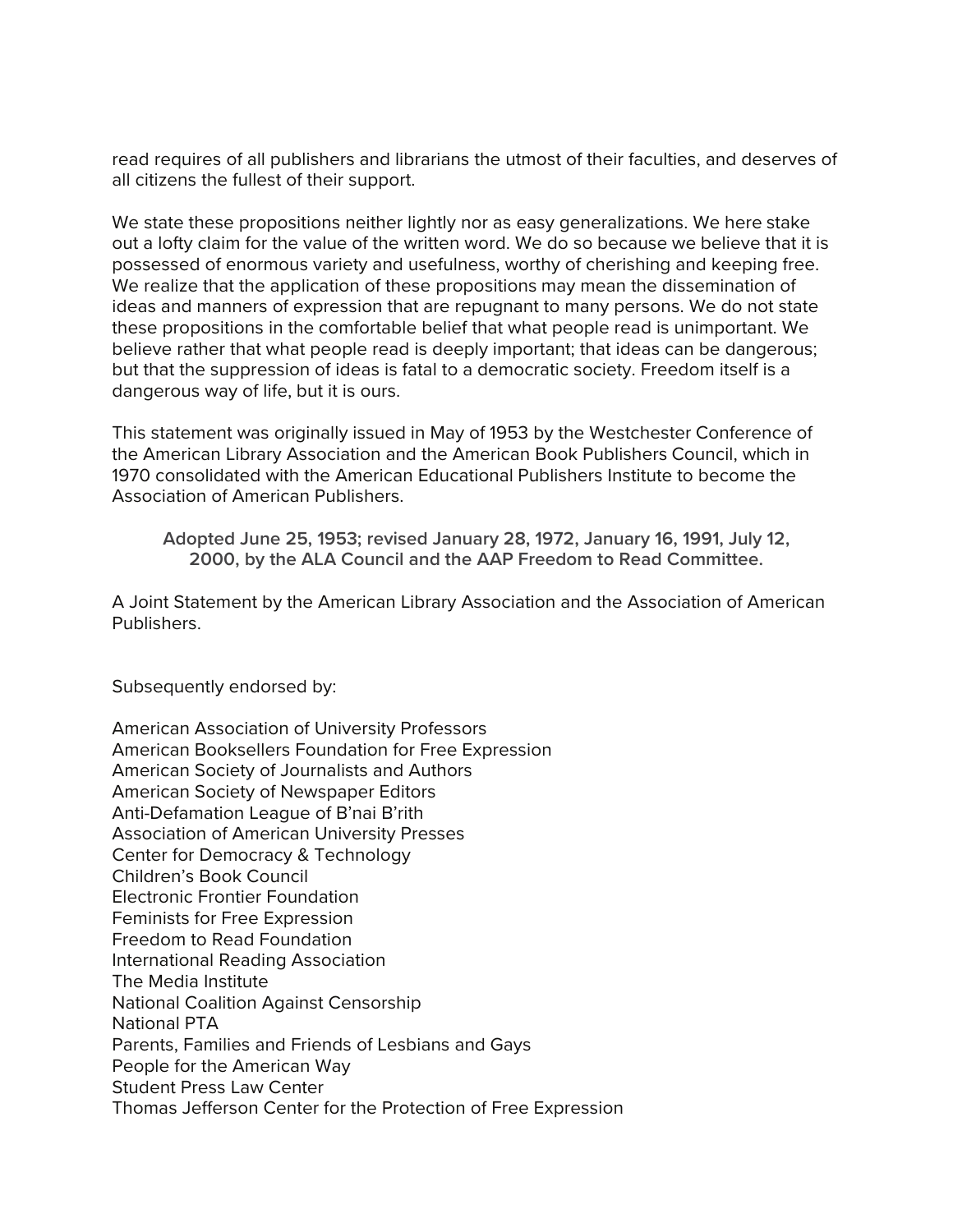#### **APPENDIX III.**

#### **FREEDOM TO VIEW STATEMENT**

The **FREEDOM TO VIEW**, along with the freedom to speak, to hear, and to read, is protected by the First Amendment to the Constitution of the United States. In a free society, there is no place for censorship of any medium of expression. Therefore these principles are affirmed:

1. To provide the broadest access to film, video, and other audiovisual materials because they are a means for the communication of ideas. Liberty of circulation is essential to insure the constitutional guarantees of freedom of expression.

2. To protect the confidentiality of all individuals and institutions using film, video, and other audiovisual materials.

3. To provide film, video, and other audiovisual materials which represent a diversity of views and expressions. Selection of a work does not constitute or imply agreement with or approval of the content.

4. To provide a diversity of viewpoints without the constraint of labeling or prejudging film, video, or other audiovisual materials on the basis of the moral, religious, or political beliefs of the producer or filmmaker or on the basis of controversial content.

5. To contest vigorously, by all lawful means, every encroachment upon the public's freedom to view.

This statement was originally drafted by the Freedom to View Committee of the American Film and Video Association (formerly the Educational Film Library Association) and was adopted by the AFVA Board of Directors in February 1979. This statement was updated and approved by the AFVA Board of Directors in 1989.

**Endorsed by the ALA Council January 10, 1990**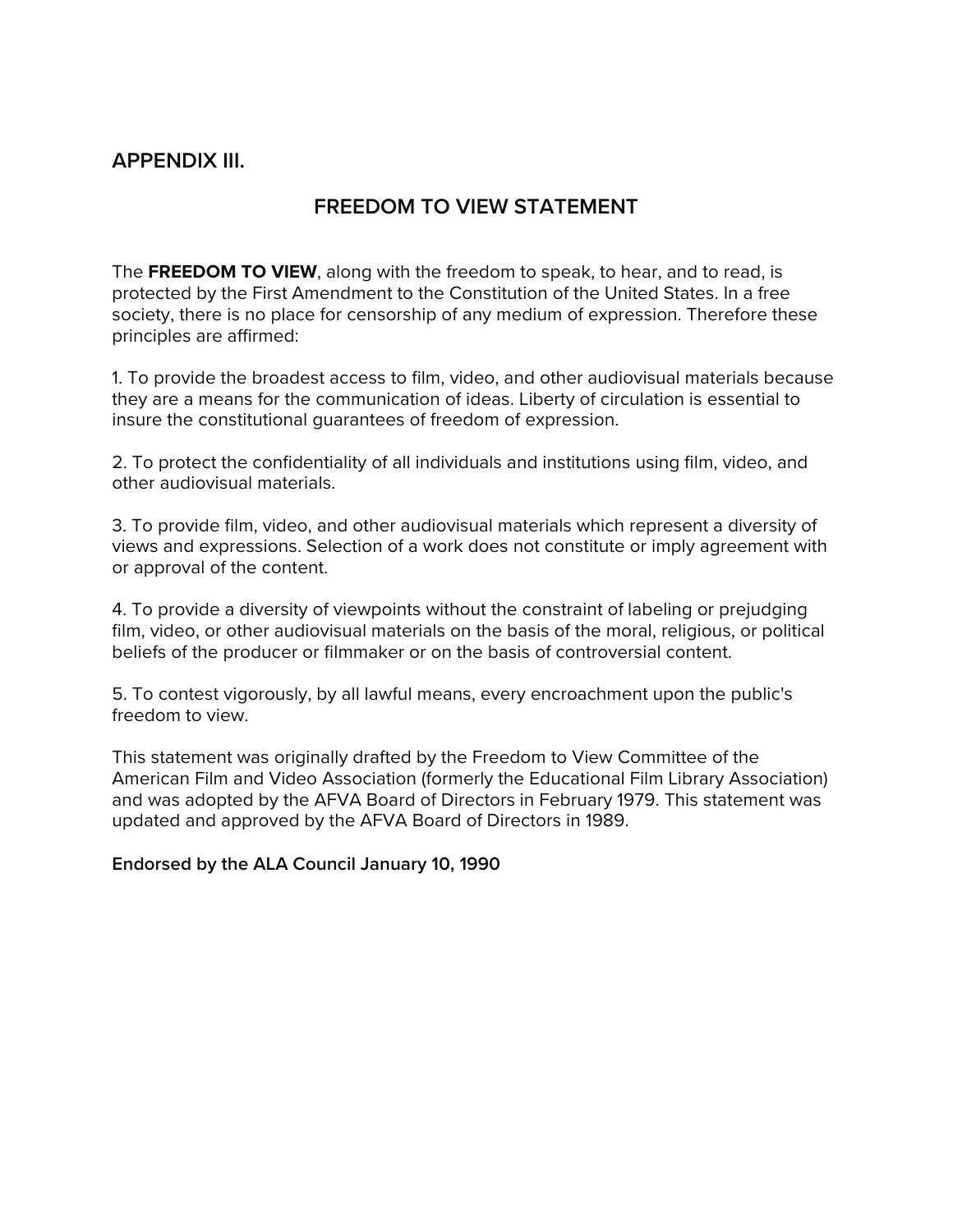#### **APPENDIX IV.**

#### **Access to Library Resources and Services for Minors** an Interpretation of the *Library Bill of Rights*

Library policies and procedures that effectively deny minors equal and equitable access to all library resources and services available to other users violate the *Library Bill of Rights.* The American Library Association opposes all attempts to restrict access to library services, materials, and facilities based on the age of library users.

Article V of the *Library Bill of Rights* states, "A person's right to use a library should not be denied or abridged because of origin, age, background, or views." The "right to use a library" includes free access to, and unrestricted use of, all the services, materials, and facilities the library has to offer. Every restriction on access to, and use of, library resources, based solely on the chronological age, educational level, literacy skills, or legal emancipation of users violates Article V.

Libraries are charged with the mission of providing services and developing resources to meet the diverse information needs and interests of the communities they serve. Services, materials, and facilities that fulfill the needs and interests of library users at different stages in their personal development are a necessary part of library resources. The needs and interests of each library user, and resources appropriate to meet those needs and interests, must be determined on an individual basis. Librarians cannot predict what resources will best fulfill the needs and interests of any individual user based on a single criterion such as chronological age, educational level, literacy skills, or legal emancipation. Equitable access to all library resources and services shall not be abridged through restrictive scheduling or use policies.

Libraries should not limit the selection and development of library resources simply because minors will have access to them. Institutional self-censorship diminishes the credibility of the library in the community and restricts access for all library users.

Children and young adults unquestionably possess First Amendment rights, including the right to receive information through the library in print, sound, images, data, games, software, and other formats.(1) Constitutionally protected speech cannot be suppressed solely to protect children or young adults from ideas or images a legislative body believes to be unsuitable for them.(2) Librarians and library governing bodies should not resort to age restrictions in an effort to avoid actual or anticipated objections because only a court of law can determine whether or not content is constitutionally protected.

The mission, goals, and objectives of libraries cannot authorize librarians or library governing bodies to assume, abrogate, or overrule the rights and responsibilities of parents and guardians. As "Libraries: An American Value" states, "We affirm the responsibility and the right of all parents and guardians to guide their own children's use of the library and its resources and services." Librarians and library governing bodies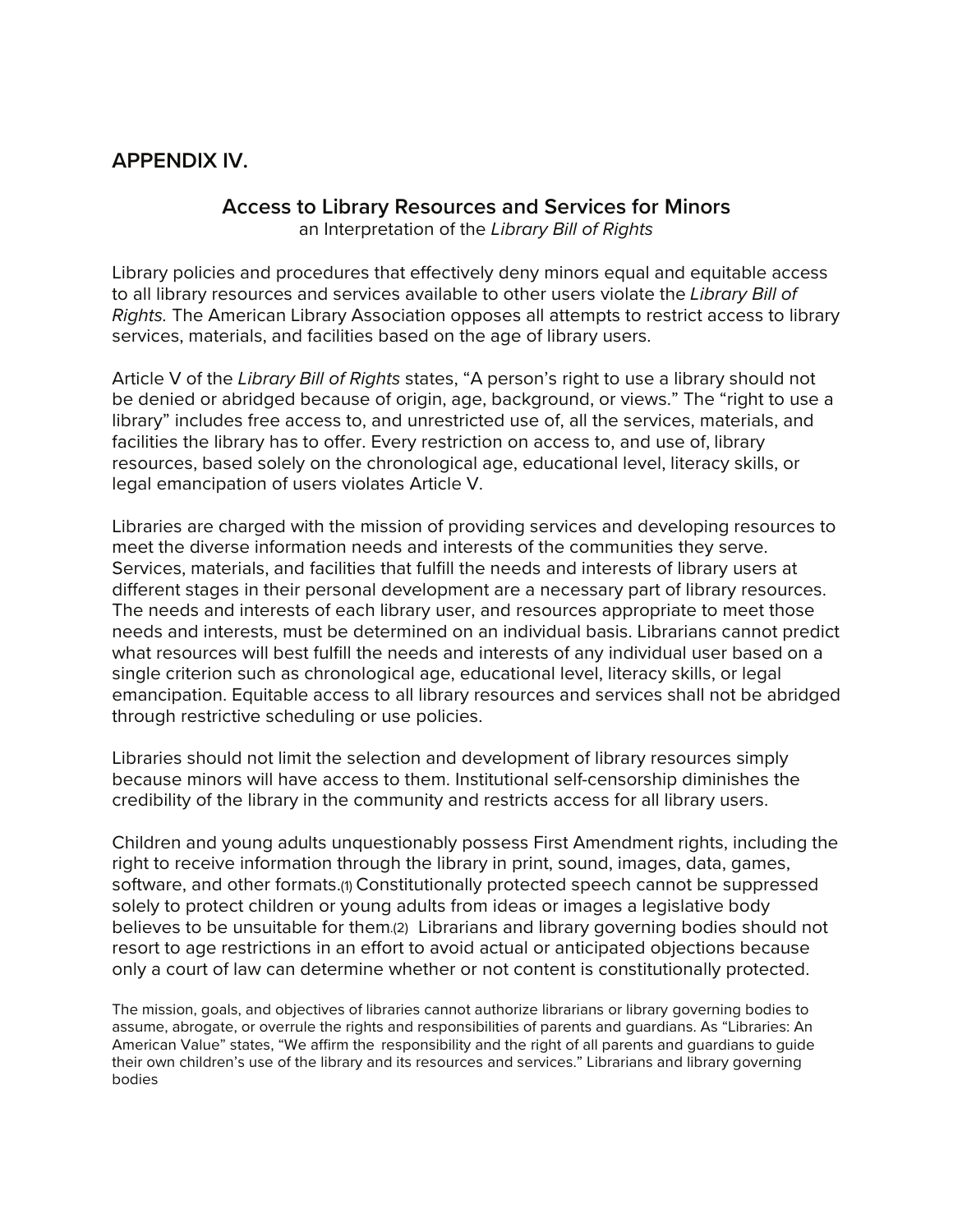cannot assume the role of parents or the functions of parental authority in the private relationship between parent and child. Librarians and governing bodies should maintain that only parents and guardians have the right and the responsibility to determine their children's—and only their children's—access to library resources. Parents and guardians who do not want their children to have access to specific library services, materials, or facilities should so advise their children.

Librarians and library governing bodies have a public and professional obligation to ensure that all members of the community they serve have free, equal, and equitable access to the entire range of library resources regardless of content, approach, or format. This principle of library service applies equally to all users, minors as well as adults. Lack of access to information can be harmful to minors. Librarians and library governing bodies must uphold this principle in order to provide adequate and effective service to minors.

#### *Note*

1. See *Brown v. Entertainment Merchant's Association, et al.* 564 U.S. 08-1448 (2011): The Freedom to Read Foundation joined an amicus brief in this case which ruled "a) Video games qualify for First Amendment protection. Like protected books, plays, and movies, they communicate ideas through familiar literary devices and features distinctive to the medium.. And 'the basic principles of freedom of speech . . . do not vary' with a new and different communication medium."

2. See *Erznoznik v. City of Jacksonville,* 422 U.S. 205 (1975): "Speech that is neither obscene as to youths nor subject to some other legitimate proscription cannot be suppressed solely to protect the young from ideas or images that a legislative body thinks unsuitable for them. In most circumstances, the values protected by the First Amendment are no less applicable when government seeks to control the flow of information to minors." See also *Tinker v. Des MoinesSchool Dist.,* 393 U.S.503 (1969); *West Virginia Bd. of Ed. v. Barnette,* 319 U.S. 624 (1943); *AAMA v. Kendrick,* 244 F.3d 572 (7th Cir. 2001).

> **Adopted June 30, 1972, by the ALA Council; amended July 1, 1981; July 3, 1991; June 30, 2004; and July 2, 2008.**